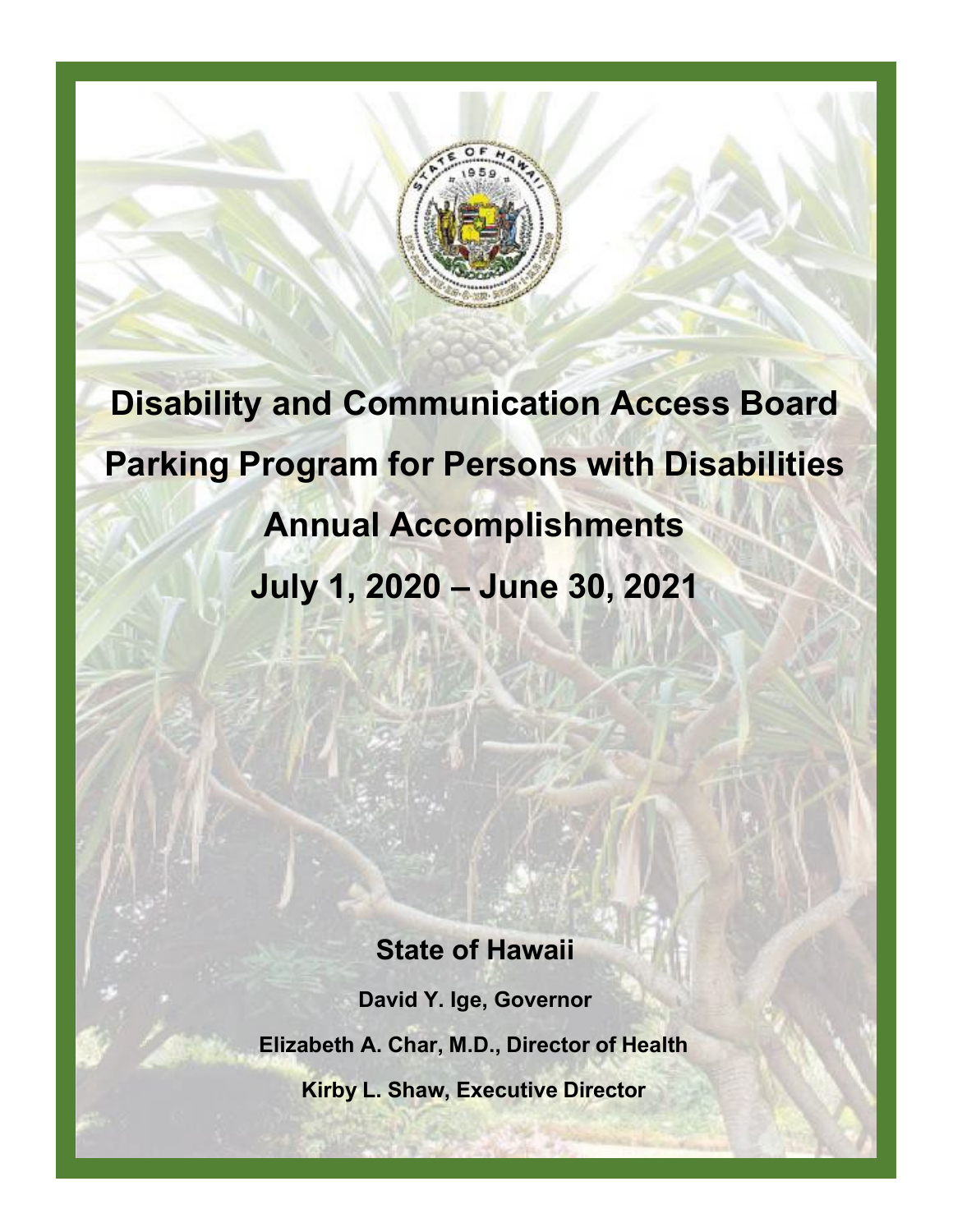The Disability and Communication Access Board (DCAB) administers the Parking Program for Persons with Disabilities in the State of Hawaii. The program's primary function is to ensure the issuance of "disability parking permits" pursuant to Hawaii Revised Statutes, Chapter 291, Part III, and Hawaii Administrative Rules, Title 11, Chapter 219. Throughout this document, "disability parking permit" means a long term placard, a temporary placard, Disabled Paid Parking Exemption Permit (DPPEP), or special license plates.

To fulfill this function, DCAB, through a Memorandum of Agreement (MOA) with each County, established a mechanism to reimburse the Counties for the issuance of first time and replacement parking permits. Under the MOAs, DCAB reimburses the Counties for issuing the initial long term placard and for issuing a replacement of a mutilated placard. The Counties may charge and retain fees for issuing temporary placards, replacement placards, and special license plates. DCAB issues long term renewals and DPPEPs by mail. A fee cannot be charged for a long term placard because it would be an illegal surcharge under the Americans with Disabilities Act, per the U.S. Court of Appeals for the Ninth Circuit. DCAB parking program staff ensure that all records, databases, and lists are current and consistent.

The parking program staff members are: Bryan Mick, Kamaile Hopfe, Geraldine "Gerry" Kealoha, Romala "Sue" Radcliffe, and Sean Shinshiro.

DCAB's Standing Committee on Parking provides guidance to the program staff in developing and meeting its goals and objectives. The Committee members are:

> Summer Kozai, Chairperson Pauline Aughe Violet Horvath Gerald Ohta

This report highlights the key activities for fiscal year 2020-2021 (FY 20-21).





Temporary Placard Long Term Placard Disabled Paid



Parking Exemption Permit



Special License Plate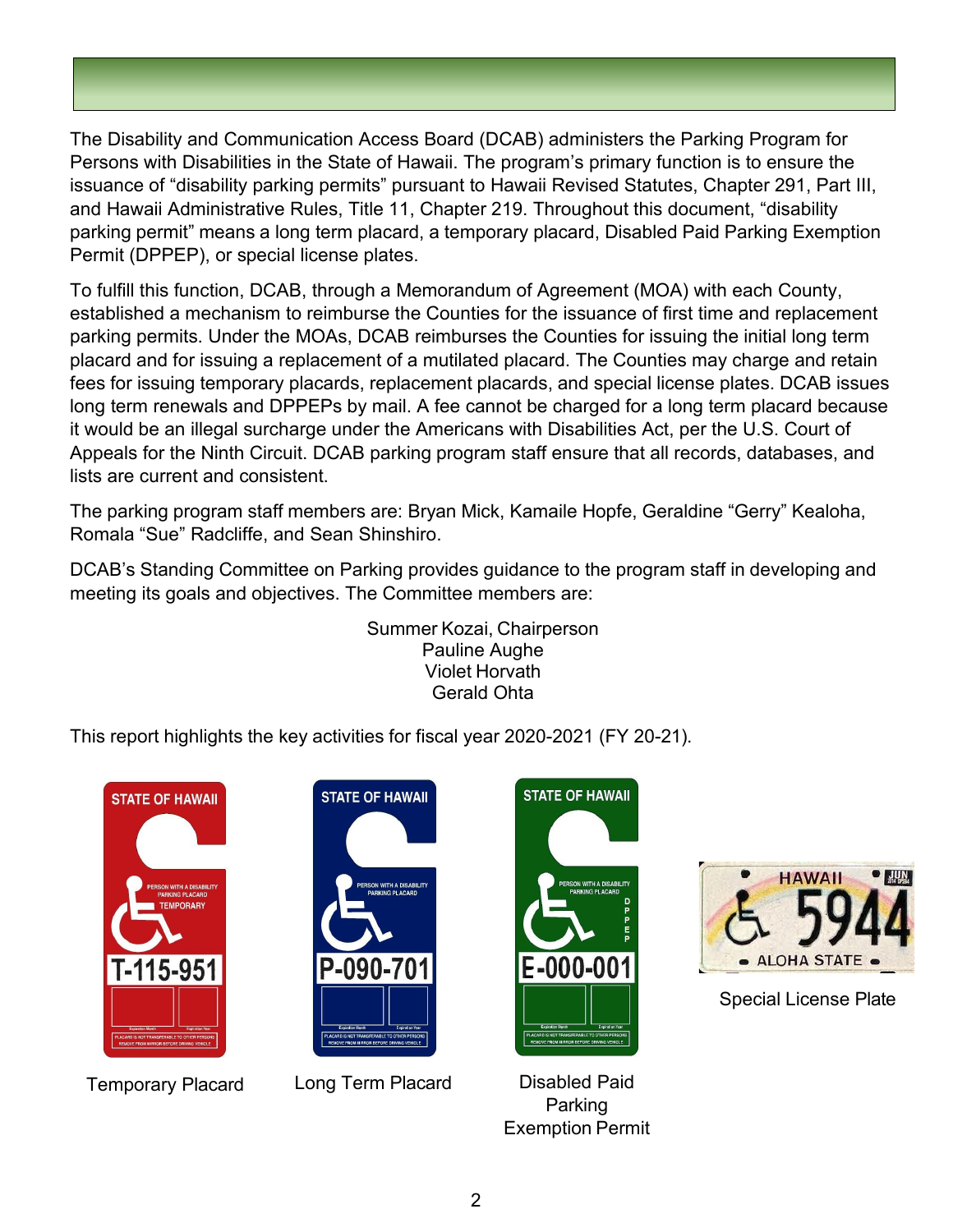The Counties charge and retain all transaction fees for the issuance of temporary and replacement placards (excluding DPPEPs), and each set of special license plates. In FY 20-21, reimbursement to the Counties totaled \$83,424 and the transaction fees retained by the Counties totaled \$84,498. The total of reimbursements to the Counties and fees retained by them in FY 20-21 amounted to \$167,922. A breakdown of reimbursement and transaction fees are shown in the chart below.



## **Parking Database Enhancements and Quality Assurance**

- NIC Hawaii (formerly known as Hawaii Information Consortium, LLC) continues to host the parking database that provides real-time access to permittee records for DCAB, the County issuing agencies, and parking enforcement. Prior to the start of DPPEP issuance on July 1, 2021, several changes to the parking database were made.
- In September 2020, DCAB conducted a death records crossmatch of its database of active permittees against the Department of Health's Vital Records database of deceased persons. The crossmatch identified decedents with active placards, DCAB subsequently invalidated those placards in the database and mailed letters to the estates of the deceased permittees to retrieve invalidated placards. In FY 20-21, 1,984 placards were retrieved through this effort. In addition, 172 placards were surrendered by estates that had not received a letter.
- In addition to the placards returned due to the death of the permittee, 4,333 placards were surrendered. This includes placards that were mutilated, confiscated by parking enforcement, and returned upon renewal.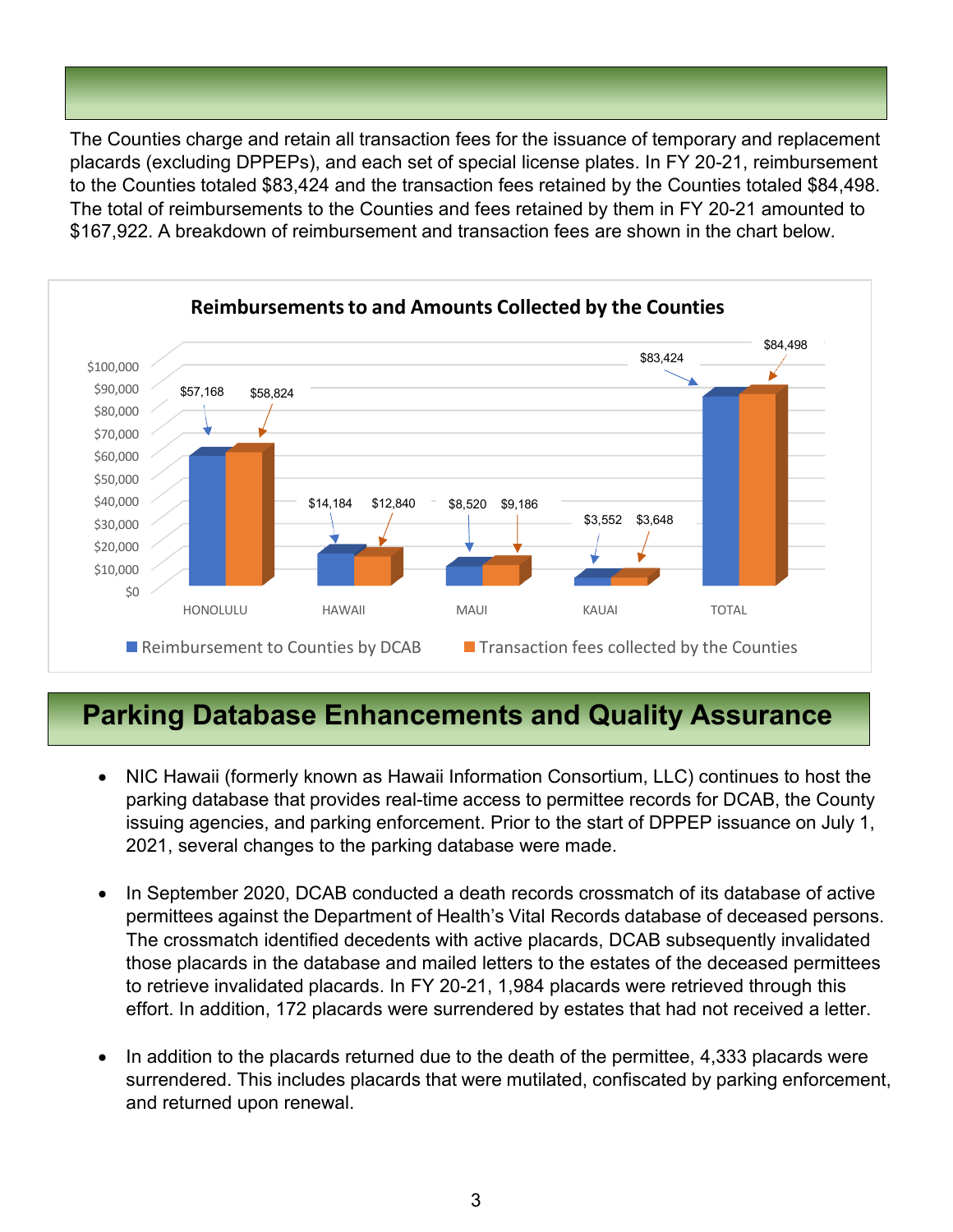## **Issuance of Permits**

In FY 20-21, a total of 21,358 permits were issued, of which 20,384 (95%) were placards and 974 (5%) were special license plates. The pie charts to the right highlight the details of the issued permits.

Chart 1 shows the issuance of temporary placards, long term placards, and special license plates. Of the permits issued, 15,003 (70%) were long term (blue color) that are valid for six years. Special license plates are also valid for six years and expire concurrently with the long term placard. Temporary placards (red color) are valid in one month increments up to six months, according to the expected length of the permittee's disability. A total of 5,381 (25%) were issued.

Chart 2 shows the issuance of placards by type. There were 10,259 (50%) first time placards (both long term and temporary issued. There were 2,056 (10%) replacement placards issued (both long term and temporary), and 8,067 (40%) renewal placards issued.

Chart 3 shows the number of placards issued by agency. The percentages generally mirror the population of the Counties: City and County of Honolulu with 9,897 (49%), Hawaii County with 2,327 (11%), Maui County with 1,530 (8%), and Kauai County with 643 (3%). The Counties issued first time and replacement (temporary and long term) placards and renewals of temporary placards, while DCAB issued renewals of long term placards by mail. There were 5,987 (29%) long term renewal placards issued.





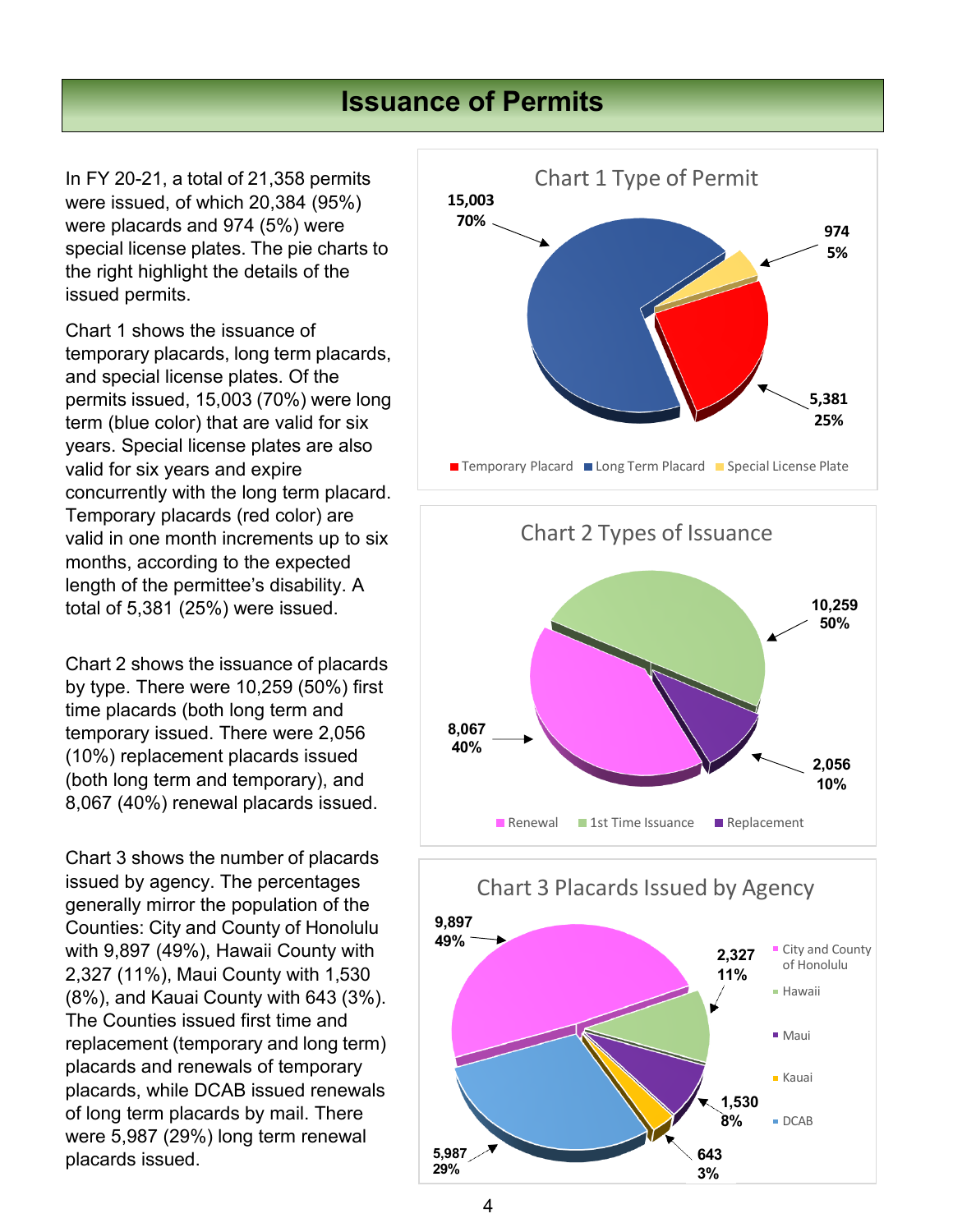At the conclusion of the fiscal year on June 30, 2021, 104,611 people possessed a valid, nonexpired permit. With a population of 1.41 million people in the State of Hawaii (as of 2019), this equates to approximately 7% of the population having a mobility disability significant enough to qualify for a permit.

Who are the 104,611 people with valid permits? The following two charts show a breakdown of permittees by County of residence and gender.



The following table shows the number of individuals who were issued a permit per qualifying condition. Each individual's qualifying condition was certified by a Hawaii licensed practicing physician or Advanced Practice Registered Nurse (APRN). Note that not all qualifying conditions are readily apparent or visible. Cardiac, renal, oncologic, and neurological conditions are a few of the qualifying conditions that may not always be visually noticeable. The qualifying conditions are listed from highest to lowest based on the numbers of individuals who were certified for a permit based on a given qualifying condition. Permittees may have multiple qualifying conditions.

| <b>Qualifying Conditions</b>   | # of<br><b>Individuals</b> | <b>Qualifying Conditions</b>    | # of<br><b>Individuals</b> |
|--------------------------------|----------------------------|---------------------------------|----------------------------|
|                                |                            |                                 |                            |
| <b>Arthritic Condition</b>     | 41,888                     | <b>Oncologic Condition</b>      | 6,110                      |
| Orthopedic Impairment          | 41,789                     | <b>Renal Condition</b>          | 3,864                      |
| <b>Neurologic Condition</b>    | 22,811                     | Use of a Brace(s)               | 2,711                      |
| Use of a Cane(s)               | 17,720                     | <b>Respiratory Disability</b>   | 2,371                      |
| Use of a Walker                | 10,279                     | Use of Crutches                 | 1,320                      |
| Use of a Wheelchair            | 7,089                      | Use of Portable Oxygen          | 1,167                      |
| Needs Another Person to Walk   | 6,331                      | Use of Other Assistive Devices  | 914                        |
| <b>Vascular Condition</b>      | 6,225                      | Use of Artificial Lower Limb(s) | 498                        |
| Heart Condition (Class III/IV) | 6,211                      |                                 |                            |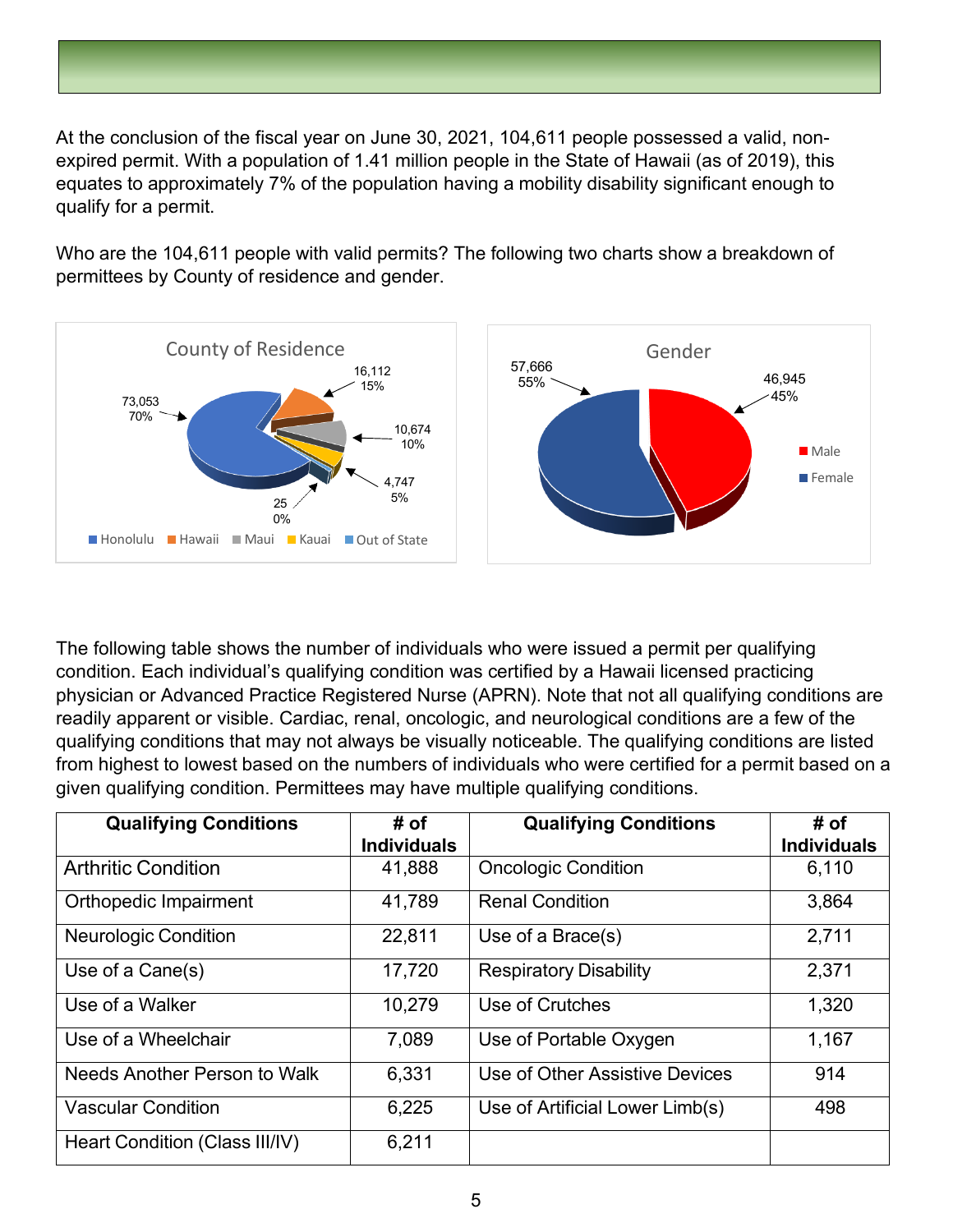Act 87 (2019) made several changes to Hawaii Revised Statutes 291, Part III, Parking for Disabled Persons. The most significant change to the statute was effective July 1, 2021, the repeal of the meter fee exemption for all parking permits and the issuance of a new type of parking permit, the Disabled Paid Parking Exemption Permit (DPPEP). The DPPEP is a green placard with an identical design to the existing temporary and long term placards. The DPPEP alone provides a fee exemption when parking at a space where payment is made via a meter on unattended pay station. The fee exemption is in addition to the ability to park in reserved accessible parking spaces that all disability parking permits confer. To qualify, an applicant must have a qualifying mobility disability, a valid driver's license, and a disability that prevents them from reaching or operating a parking meter or unattended pay station.

In advance of July 1, 2021, DCAB worked with the database vendor to make updates to the parking database, combined the existing two parking application forms (one for renewal of long term placards, the other for all other transactions), into one multi-use form, met with representatives from the four County issuing agencies, met with State and County parking enforcement representatives, designed and procured the DPPEP, and prepared various public education efforts.

The statutory changes necessitated making amendments to Hawaii Administrative Rules, Title 11, Chapter 219. Amendments were made to the rules in the sections that govern the following areas, definitions, the disability parking permit application form, the issuance, replacement, and renewal of the DPPEP, and the meter fee exemption. Amendments were also made to exempt accessible parking spaces that have been assigned to a specific employee from the signage requirements, exclude a temporary accessible parking space or access aisle (defined as in use for 7 or less consecutive days) from striping requirements, and to add an option to paint "No parking" in access aisles.

DCAB presented the draft amended rules to the Small Business Regulatory Review Board (SBRRB) on February 18, 2021. The SBRRB approved the proposed rules, clearing the way for DCAB to hold a public hearing on the rules. A virtual public hearing was held on April 8, 2021. Several members of the public offered testimony in support. A post public hearing presentation was provided to SBRRB on May 20, 2021. The SBRRB voted to recommend that Governor Ige sign the rules into law. On June 15, 2021, Governor Ige signed the rules.

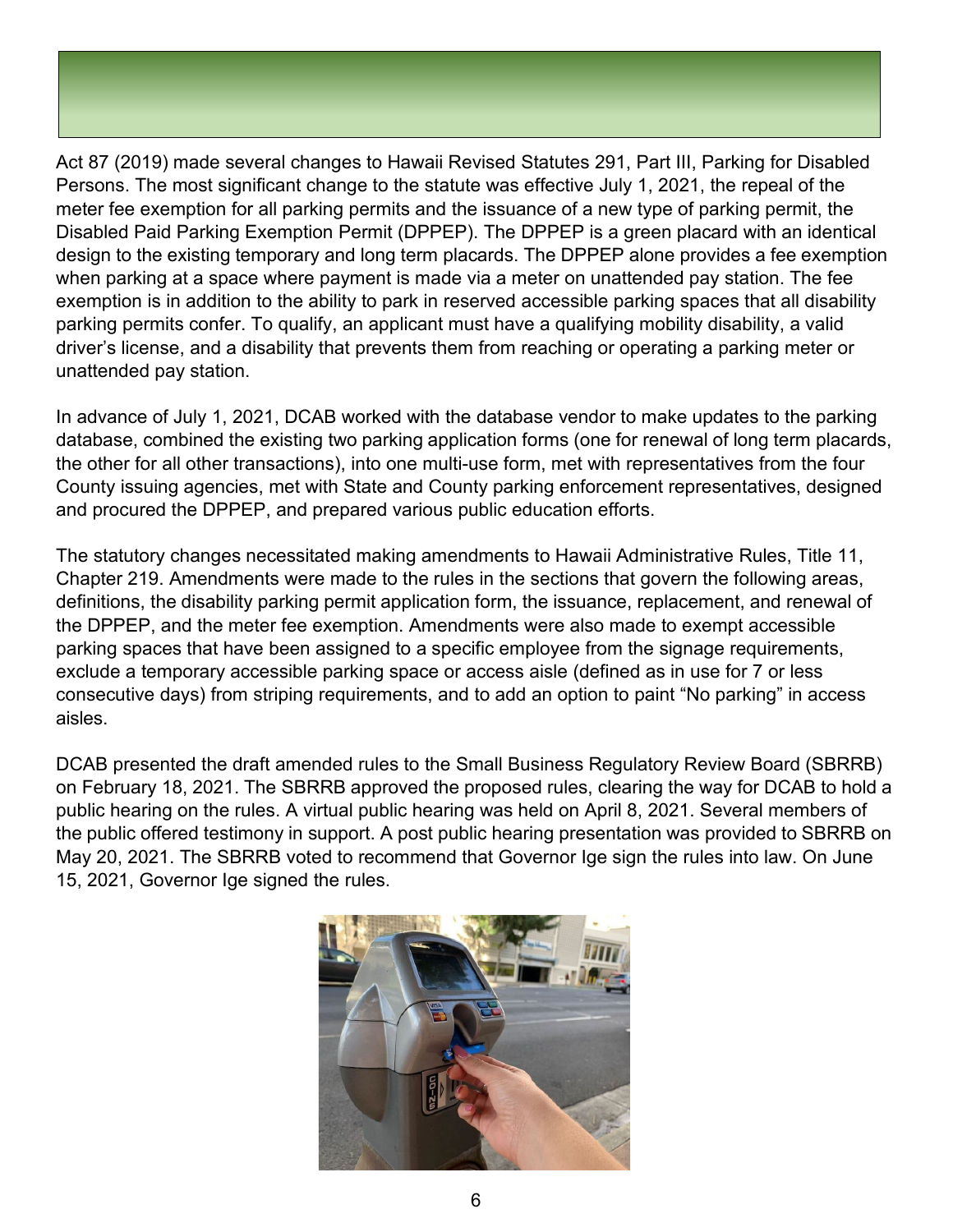DCAB drafted and issued procedures on the issuance of disability parking permits to ensure consistent administration among all issuing agencies. DCAB also developed technical publications as references for issuing agencies staff and parking enforcement officers. Due to COVID-19, the procedures were adjusted by each County to minimize risk to staff and applicants and in recognition that many medical appointments were being conducted virtually.

- DCAB continued to have available a dashboard document for use with Japan-issued disability parking permits. However, due to travel restrictions, none were issued. While Hawaii recognizes disability parking permits issued by other states and countries, permits issued by Japanese governmental entities are often misidentified by law enforcement officers because they are printed in a foreign language and do not display the International Symbol of Accessibility (wheelchair figure). Therefore, upon request, DCAB provides a document to be placed on the dashboard of a vehicle next to the Japan-issued parking permit. The document informs law enforcement officers in English that the adjacent permit is a valid disability parking permit and indicates the start and end dates of validity. The document has instructions in Japanese on the reverse side.
- DCAB continued supplying the Counties with application forms (Form PA-1) for first time (long term and temporary), replacement, temporary (renewal) permits and special license plates; and application forms (Form PA-2) for long term renewal permits (blue placards and special license plates). The forms were replaced by the PA-3 form starting July 1, 2021. The forms were available for downloading from DCAB's website and or at any County issuing site, including Honolulu Satellite City Halls, Department of Motor Vehicles, and the Office on Aging (County of Hawaii). DCAB issues long term renewal permits (blue placards) therefore, applications to renew long term permits must be mailed to: DCAB, P.O. Box 3377, Honolulu, HI 96801.
- DCAB worked with the four Counties to modify the application process for first time, temporary, and replacement parking permits. As all four Counties prohibited in person transactions at some point during the fiscal year, applicants could mail in the form, a copy of a valid identification card, and any applicable fees. On the DCAB website, a separate webpage for each County was created so that the information could be updated as each County modified its procedures.
- Governor Ige extended the expiration dates of several types of permits and licenses during the fiscal year due to the pandemic. At the request of DCAB, the expiration dates for parking permits that expired on or after the date the state of emergency was declared were extended. This extension ended February 14, 2021.
- In advance of the commencement of DPPEP issuance on July 1, 2021, DCAB conducted several interviews with print and television media outlets. Warning flyers were printed and left on vehicles parked in metered parking spaces. Parking enforcement agencies agreed to issue the flyer in lieu of citations until August 15, 2021.